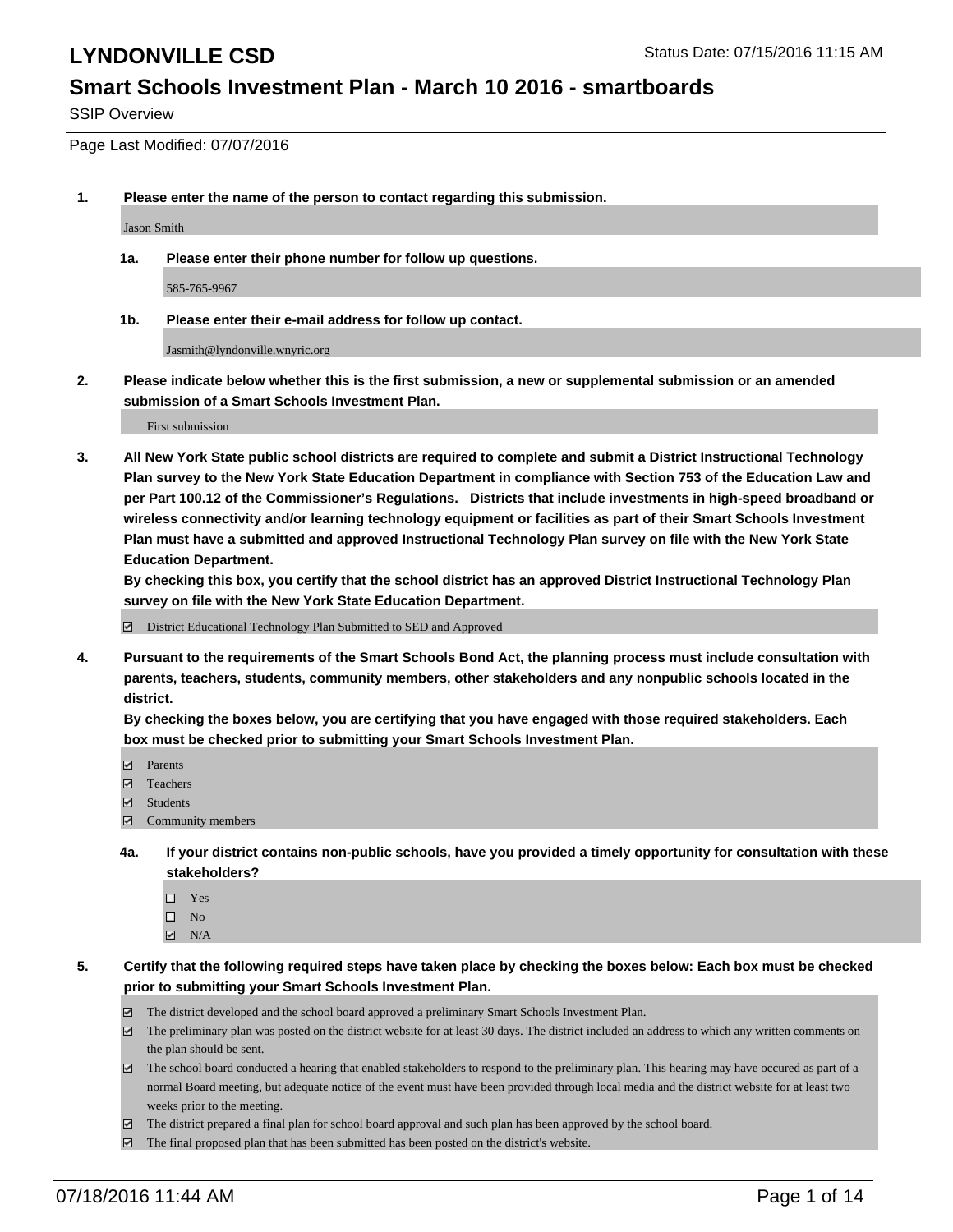#### **Smart Schools Investment Plan - March 10 2016 - smartboards**

SSIP Overview

Page Last Modified: 07/07/2016

**5a. Please upload the proposed Smart Schools Investment Plan (SSIP) that was posted on the district's website. Note that this should be different than your recently submitted Educational Technology Survey. The Final SSIP, as approved by the School Board, should also be posted on the website and remain there during the course of the projects contained therein.**

smart schools investment plan.pdf

**6. Please enter an estimate of the total number of students and staff that will benefit from this Smart Schools Investment Plan based on the cumulative projects submitted to date.**

700

**7. An LEA/School District may partner with one or more other LEA/School Districts to form a consortium to pool Smart Schools Bond Act funds for a project that meets all other Smart School Bond Act requirements. Each school district participating in the consortium will need to file an approved Smart Schools Investment Plan for the project and submit a signed Memorandum of Understanding that sets forth the details of the consortium including the roles of each respective district.**

 $\Box$  The district plans to participate in a consortium to partner with other school district(s) to implement a Smart Schools project.

#### **8. Please enter the name and 6-digit SED Code for each LEA/School District participating in the Consortium.**

| <b>Partner LEA/District</b> | <b>ISED BEDS Code</b> |
|-----------------------------|-----------------------|
| (No Response)               | (No Response)         |

**9. Please upload a signed Memorandum of Understanding with all of the participating Consortium partners.**

(No Response)

**10. Your district's Smart Schools Bond Act Allocation is:**

\$733,151

**11. Enter the budget sub-allocations by category that you are submitting for approval at this time. If you are not budgeting SSBA funds for a category, please enter 0 (zero.) If the value entered is \$0, you will not be required to complete that survey question.**

|                                       | Sub-        |
|---------------------------------------|-------------|
|                                       | Allocations |
| School Connectivity                   | 0           |
| Connectivity Projects for Communities | 0           |
| Classroom Technology                  | 165,000     |
| Pre-Kindergarten Classrooms           | O           |
| Replace Transportable Classrooms      |             |
| High-Tech Security Features           |             |
| Totals:                               | 165,000.00  |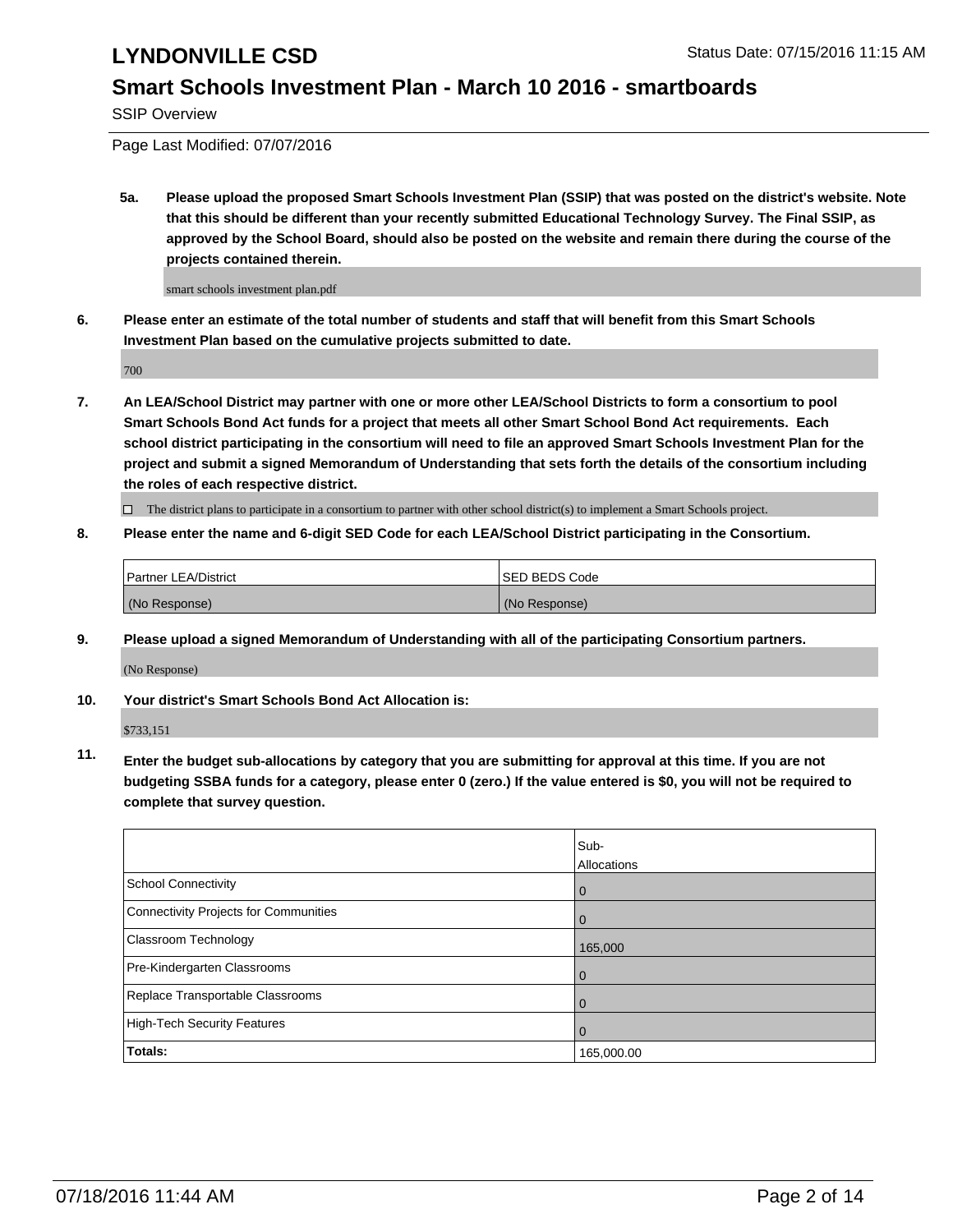#### **Smart Schools Investment Plan - March 10 2016 - smartboards**

School Connectivity

Page Last Modified: 05/19/2016

- **1. In order for students and faculty to receive the maximum benefit from the technology made available under the Smart Schools Bond Act, their school buildings must possess sufficient connectivity infrastructure to ensure that devices can be used during the school day. Smart Schools Investment Plans must demonstrate that:**
	- **sufficient infrastructure that meets the Federal Communications Commission's 100 Mbps per 1,000 students standard currently exists in the buildings where new devices will be deployed, or**
	- **is a planned use of a portion of Smart Schools Bond Act funds, or**
	- **is under development through another funding source.**

**Smart Schools Bond Act funds used for technology infrastructure or classroom technology investments must increase the number of school buildings that meet or exceed the minimum speed standard of 100 Mbps per 1,000 students and staff within 12 months. This standard may be met on either a contracted 24/7 firm service or a "burstable" capability. If the standard is met under the burstable criteria, it must be:**

**1. Specifically codified in a service contract with a provider, and**

**2. Guaranteed to be available to all students and devices as needed, particularly during periods of high demand, such as computer-based testing (CBT) periods.**

**Please describe how your district already meets or is planning to meet this standard within 12 months of plan submission.**

(No Response)

- **1a. If a district believes that it will be impossible to meet this standard within 12 months, it may apply for a waiver of this requirement, as described on the Smart Schools website. The waiver must be filed and approved by SED prior to submitting this survey.**
	- $\Box$  By checking this box, you are certifying that the school district has an approved waiver of this requirement on file with the New York State Education Department.
- **2. Connectivity Speed Calculator (Required)**

|                         | l Number of<br>Students | Multiply by<br>100 Kbps | Divide by 1000 Current Speed<br>lto Convert to<br>Reauired<br>Speed in Mb | lin Mb           | Expected<br>Speed to be<br>Attained Within   Required<br>12 Months | <b>Expected Date</b><br><b>When</b><br>Speed Will be<br>l Met |
|-------------------------|-------------------------|-------------------------|---------------------------------------------------------------------------|------------------|--------------------------------------------------------------------|---------------------------------------------------------------|
| <b>Calculated Speed</b> | (No<br>Response)        | (No Response)           | (No<br>Response)                                                          | (No<br>Response) | (No<br>Response)                                                   | l (No<br>Response)                                            |

#### **3. Describe how you intend to use Smart Schools Bond Act funds for high-speed broadband and/or wireless connectivity projects in school buildings.**

(No Response)

**4. Describe the linkage between the district's District Instructional Technology Plan and the proposed projects. (There should be a link between your response to this question and your response to Question 1 in Part E. Curriculum and Instruction "What are the district's plans to use digital connectivity and technology to improve teaching and learning?)**

(No Response)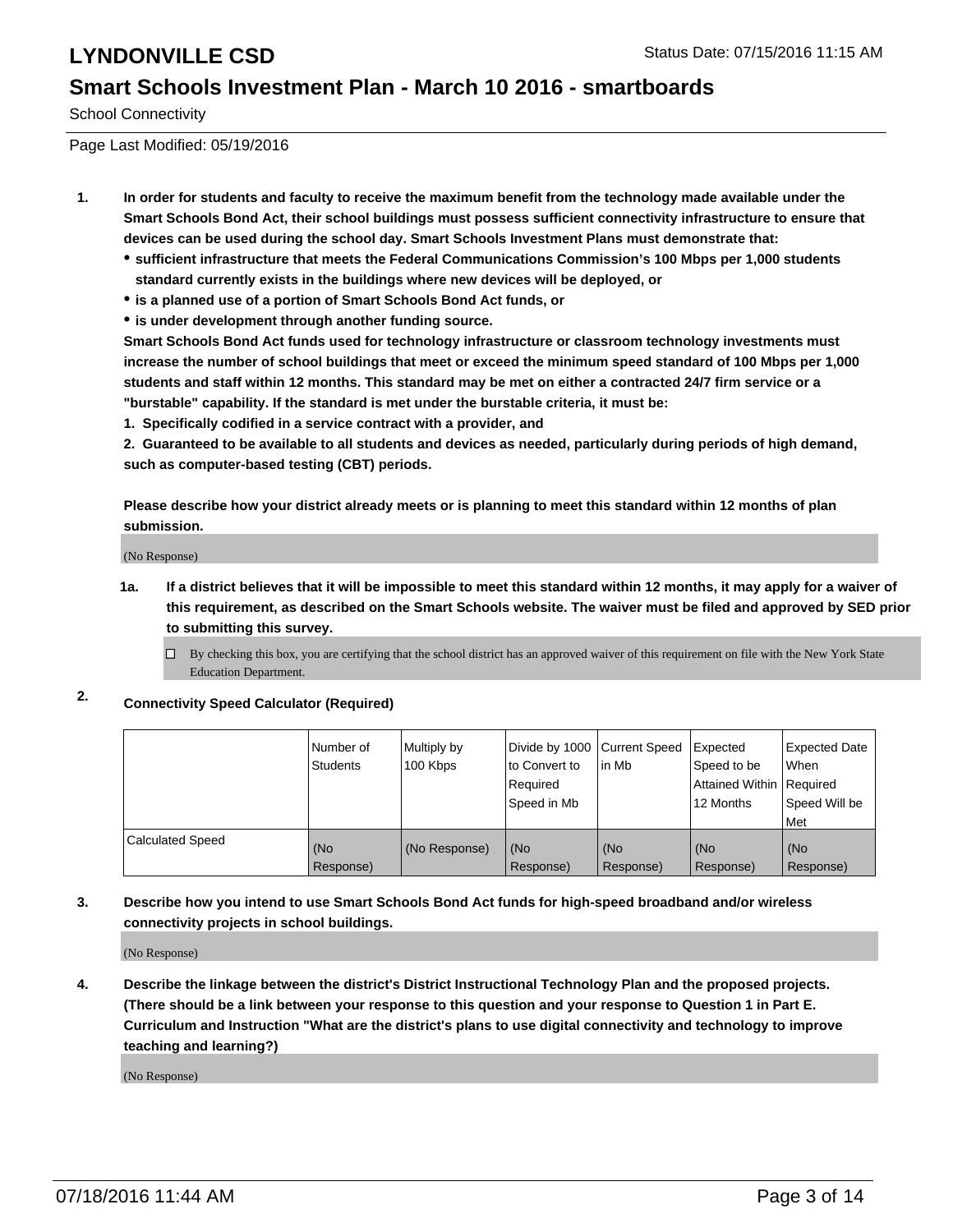#### **Smart Schools Investment Plan - March 10 2016 - smartboards**

School Connectivity

Page Last Modified: 05/19/2016

**5. If the district wishes to have students and staff access the Internet from wireless devices within the school building, or in close proximity to it, it must first ensure that it has a robust Wi-Fi network in place that has sufficient bandwidth to meet user demand.**

**Please describe how you have quantified this demand and how you plan to meet this demand.**

(No Response)

**6. As indicated on Page 5 of the guidance, the Office of Facilities Planning will have to conduct a preliminary review of all capital projects, including connectivity projects.**

| Project Number |  |
|----------------|--|
| (No Response)  |  |

**7. Certain high-tech security and connectivity infrastructure projects may be eligible for an expedited review process as determined by the Office of Facilities Planning.**

**Was your project deemed eligible for streamlined review?**

No

**8. Include the name and license number of the architect or engineer of record.**

| <b>Name</b>   | License Number |
|---------------|----------------|
| (No Response) | (No Response)  |

**9. If you are submitting an allocation for School Connectivity complete this table. Note that the calculated Total at the bottom of the table must equal the Total allocation for this category that you entered in the SSIP Overview overall budget.** 

|                                            | Sub-          |
|--------------------------------------------|---------------|
|                                            | Allocation    |
| Network/Access Costs                       | (No Response) |
| <b>Outside Plant Costs</b>                 | (No Response) |
| School Internal Connections and Components | (No Response) |
| Professional Services                      | (No Response) |
| Testing                                    | (No Response) |
| <b>Other Upfront Costs</b>                 | (No Response) |
| <b>Other Costs</b>                         | (No Response) |
| Totals:                                    |               |

| Select the allowable expenditure | litem to be purchased | Quantity      | Cost per Item | <b>Total Cost</b> |
|----------------------------------|-----------------------|---------------|---------------|-------------------|
| type.                            |                       |               |               |                   |
| Repeat to add another item under |                       |               |               |                   |
| each type.                       |                       |               |               |                   |
| (No Response)                    | (No Response)         | (No Response) | (No Response) | (No Response)     |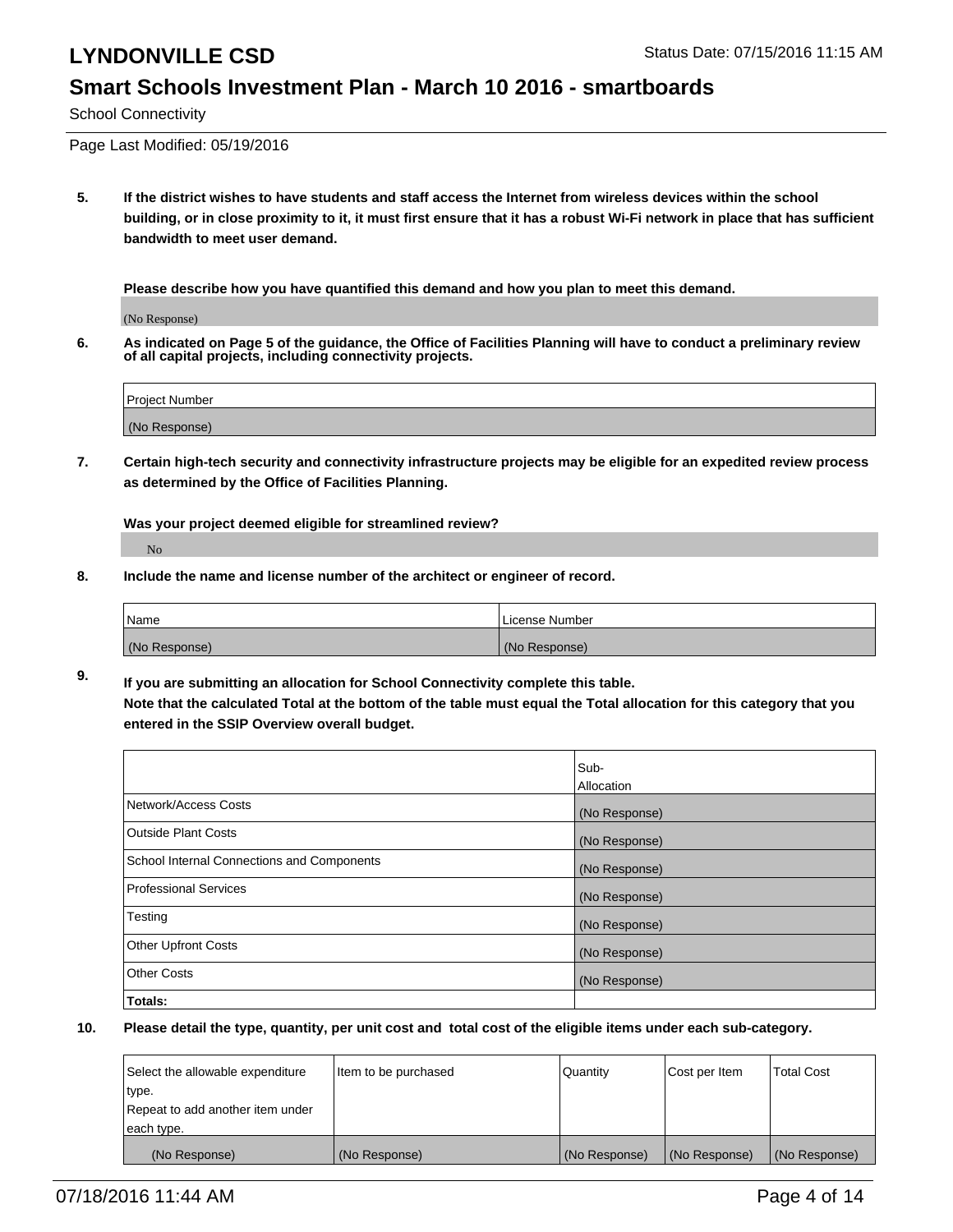#### **Smart Schools Investment Plan - March 10 2016 - smartboards**

Community Connectivity (Broadband and Wireless)

Page Last Modified: 12/09/2015

**1. Describe how you intend to use Smart Schools Bond Act funds for high-speed broadband and/or wireless connectivity projects in the community.**

(No Response)

**2. Please describe how the proposed project(s) will promote student achievement and increase student and/or staff access to the Internet in a manner that enhances student learning and/or instruction outside of the school day and/or school building.**

(No Response)

**3. Community connectivity projects must comply with all the necessary local building codes and regulations (building and related permits are not required prior to plan submission).**

 $\Box$  I certify that we will comply with all the necessary local building codes and regulations.

**4. Please describe the physical location of the proposed investment.**

(No Response)

**5. Please provide the initial list of partners participating in the Community Connectivity Broadband Project, along with their Federal Tax Identification (Employer Identification) number.**

| Project Partners | <b>IFederal ID#</b> |
|------------------|---------------------|
| (No Response)    | (No Response)       |

**6. If you are submitting an allocation for Community Connectivity, complete this table. Note that the calculated Total at the bottom of the table must equal the Total allocation for this category that you**

**entered in the SSIP Overview overall budget.**

|                             | Sub-Allocation |
|-----------------------------|----------------|
| Network/Access Costs        | (No Response)  |
| <b>Outside Plant Costs</b>  | (No Response)  |
| Tower Costs                 | (No Response)  |
| Customer Premises Equipment | (No Response)  |
| Professional Services       | (No Response)  |
| Testing                     | (No Response)  |
| <b>Other Upfront Costs</b>  | (No Response)  |
| Other Costs                 | (No Response)  |
| Totals:                     |                |

| Select the allowable expenditure | Item to be purchased | Quantity      | Cost per Item | <b>Total Cost</b> |
|----------------------------------|----------------------|---------------|---------------|-------------------|
| type.                            |                      |               |               |                   |
| Repeat to add another item under |                      |               |               |                   |
| each type.                       |                      |               |               |                   |
| (No Response)                    | (No Response)        | (No Response) | (No Response) | (No Response)     |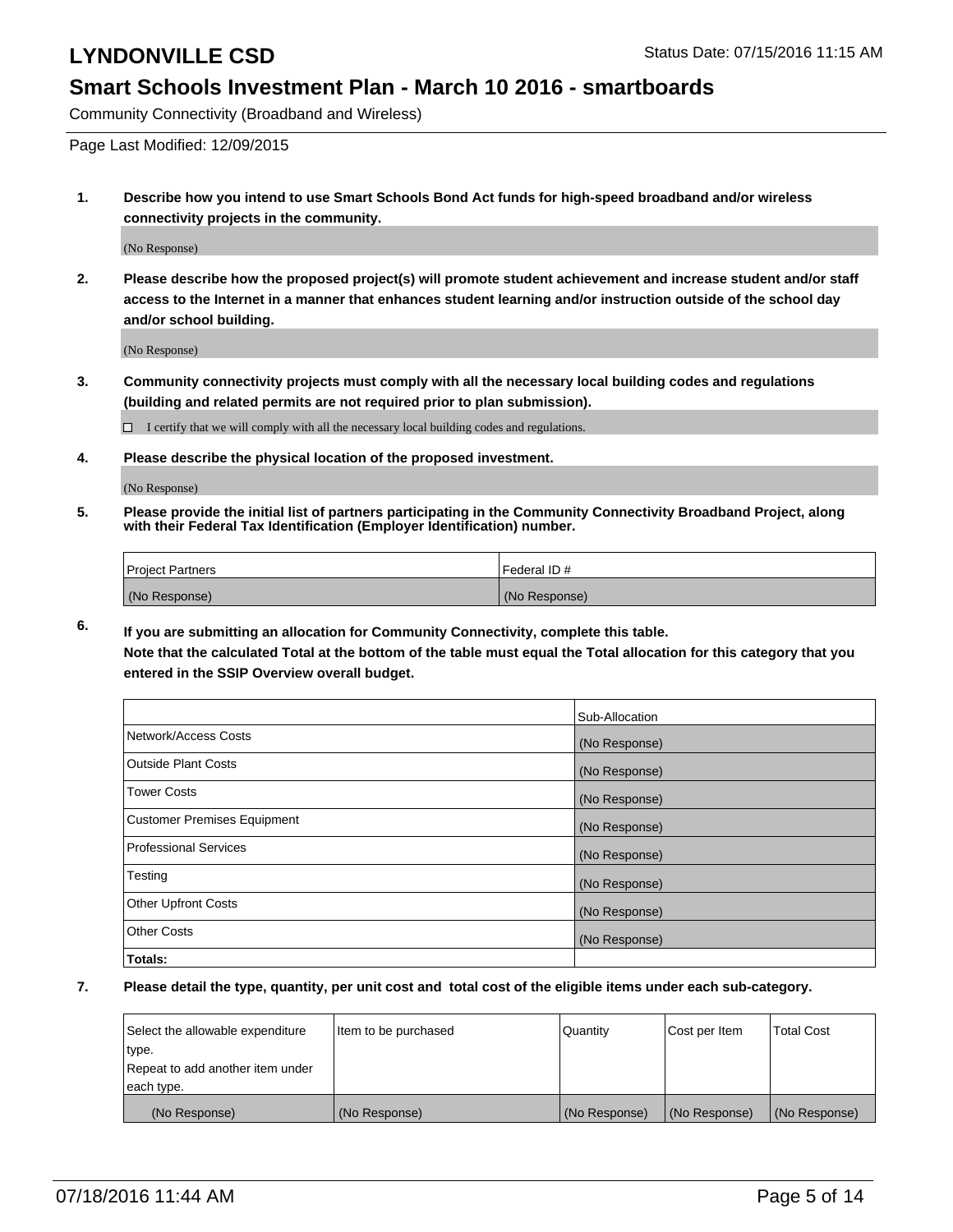#### **Smart Schools Investment Plan - March 10 2016 - smartboards**

Classroom Learning Technology

Page Last Modified: 07/07/2016

**1. In order for students and faculty to receive the maximum benefit from the technology made available under the Smart Schools Bond Act, their school buildings must possess sufficient connectivity infrastructure to ensure that devices can be used during the school day. Smart Schools Investment Plans must demonstrate that sufficient infrastructure that meets the Federal Communications Commission's 100 Mbps per 1,000 students standard currently exists in the buildings where new devices will be deployed, or is a planned use of a portion of Smart Schools Bond Act funds, or is under development through another funding source.**

**Smart Schools Bond Act funds used for technology infrastructure or classroom technology investments must increase the number of school buildings that meet or exceed the minimum speed standard of 100 Mbps per 1,000 students and staff within 12 months. This standard may be met on either a contracted 24/7 firm service or a "burstable" capability. If the standard is met under the burstable criteria, it must be:**

**1. Specifically codified in a service contract with a provider, and**

**2. Guaranteed to be available to all students and devices as needed, particularly during periods of high demand, such as computer-based testing (CBT) periods.**

**Please describe how your district already meets or is planning to meet this standard within 12 months of plan submission.**

Although the District meets the required standard as described above, the District will eventually be using the SSBA funds to increase network capacity by adding additional network drops per classroom. By doing so, each device will have the capability of meeting the required standard of 100 Mbps per 1,000 students. This will ideally result in 7-10 network drops per classroom.

**1a. If a district believes that it will be impossible to meet this standard within 12 months, it may apply for a waiver of this requirement, as described on the Smart Schools website. The waiver must be filed and approved by SED prior to submitting this survey.**

 $\Box$  By checking this box, you are certifying that the school district has an approved waiver of this requirement on file with the New York State Education Department.

#### **2. Connectivity Speed Calculator (Required)**

|                         | Number of<br><b>Students</b> | Multiply by<br>100 Kbps | Divide by 1000 Current Speed<br>lto Convert to<br>Required<br>Speed in Mb | in Mb   | Expected<br>Speed to be<br>Attained Within   Required<br>12 Months | <b>Expected Date</b><br><b>When</b><br>Speed Will be<br>Met |
|-------------------------|------------------------------|-------------------------|---------------------------------------------------------------------------|---------|--------------------------------------------------------------------|-------------------------------------------------------------|
| <b>Calculated Speed</b> | 638                          | 63.800                  | 63.08 mb                                                                  | 1024 mb | 1024 mb                                                            | currently meet<br>the required<br>speed                     |

**3. If the district wishes to have students and staff access the Internet from wireless devices within the school building, or in close proximity to it, it must first ensure that it has a robust Wi-Fi network in place that has sufficient bandwidth to meet user demand.**

**Please describe how you have quantified this demand and how you plan to meet this demand.**

The District currently meets this demand and we have sufficient bandwith to meet user demand.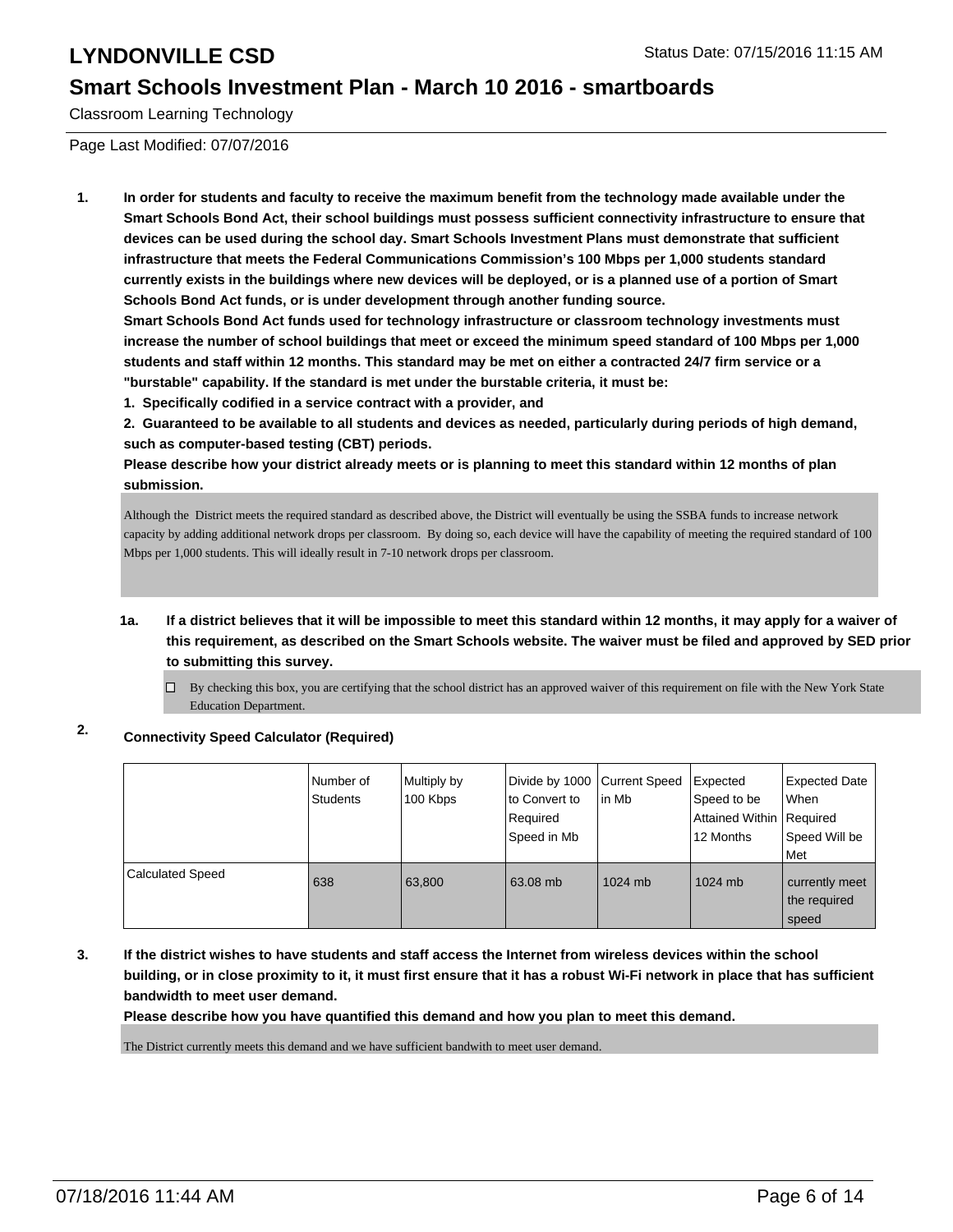#### **Smart Schools Investment Plan - March 10 2016 - smartboards**

Classroom Learning Technology

Page Last Modified: 07/07/2016

**4. All New York State public school districts are required to complete and submit an Instructional Technology Plan survey to the New York State Education Department in compliance with Section 753 of the Education Law and per Part 100.12 of the Commissioner's Regulations. Districts that include educational technology purchases as part of their Smart Schools Investment Plan must have**

**a submitted and approved Instructional Technology Plan survey on file with the New York State Education Department.**

**5. Describe the devices you intend to purchase and their compatibility with existing or planned platforms or systems. Specifically address the adequacy of each facility's electrical, HVAC and other infrastructure necessary to install and support the operation of the planned technology.**

Replace 26 interactive whiteboards/prometheans in the Elementary School that are 10-plus years old. These devices are fully compatible with the network structure and infrastructure upgrades for these purchases are not necessary. The District will be able to provide the adequate electrical supply.

By checking this box, you are certifying that the school district has an approved Instructional Technology Plan survey on file with the New York State Education Department.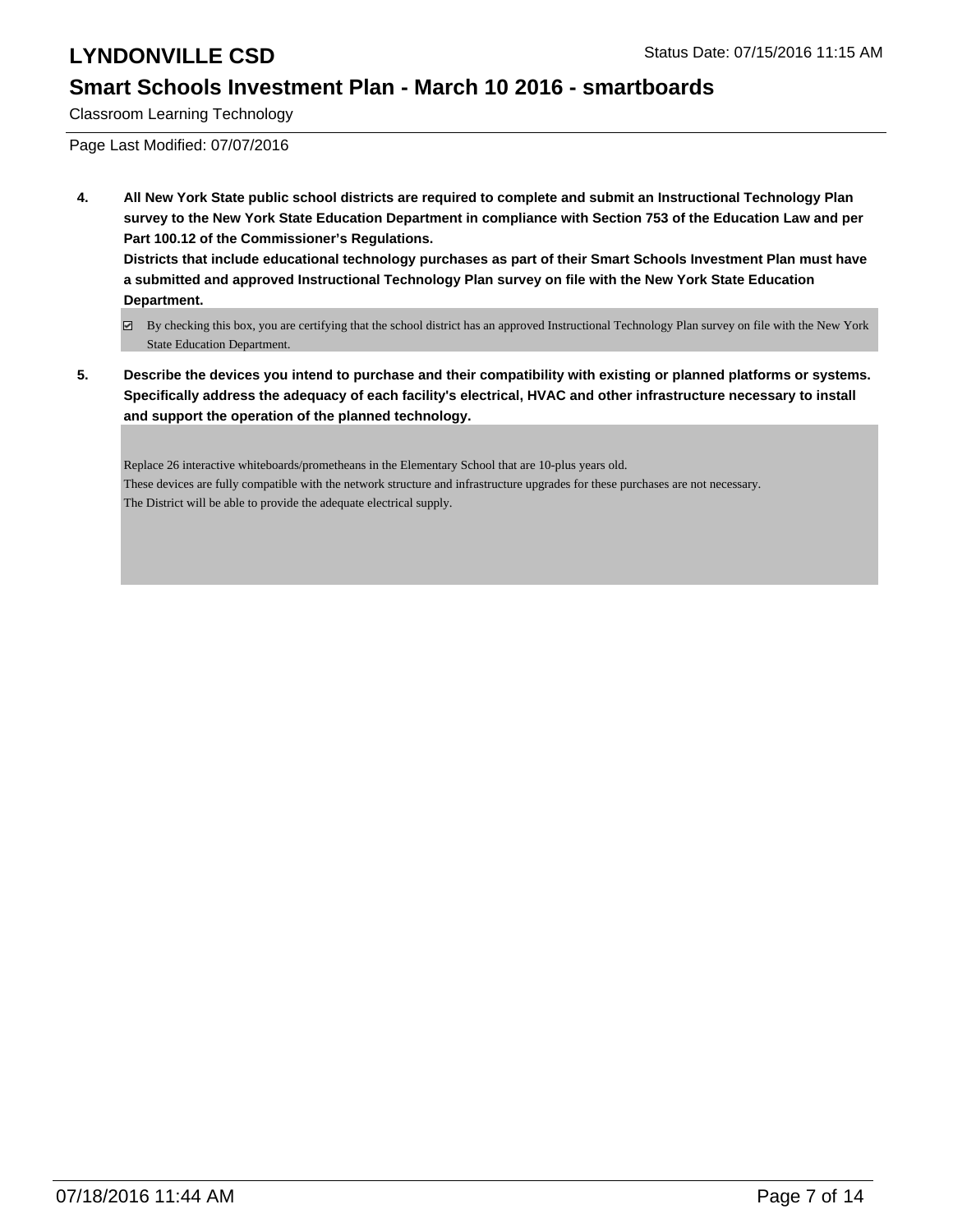#### **Smart Schools Investment Plan - March 10 2016 - smartboards**

Classroom Learning Technology

Page Last Modified: 07/07/2016

- **6. Describe how the proposed technology purchases will:**
	- **> enhance differentiated instruction;**
	- **> expand student learning inside and outside the classroom;**
	- **> benefit students with disabilities and English language learners; and**
	- **> contribute to the reduction of other learning gaps that have been identified within the district.**

**The expectation is that districts will place a priority on addressing the needs of students who struggle to succeed in a rigorous curriculum. Responses in this section should specifically address this concern and align with the district's Instructional Technology Plan (in particular Question 2 of E. Curriculum and Instruction: "Does the district's instructional technology plan address the needs of students with disabilities to ensure equitable access to instruction, materials and assessments?" and Question 3 of the same section: "Does the district's instructional technology plan address the provision of assistive technology specifically for students with disabilities to ensure access to and participation in the general curriculum?"**

Anything that can be done on a computer monitor, can be replicated on the interactive white board. A teacher can create engaging lessons that focus on one task such as a matching activity where students use either their fingers or a pen to match items. Another teacher might integrate multiple items into a lesson plan such as websites, photos, and music that students can interact with, respond to verbally or even write comments on the board itself. Image size and placement can change with a simple touch to the screen. This technology makes the one-computer classroom a workable instructional model. Imagine taking a class on a photo safari to Africa complete with embedded videos, animal sounds and mapping software.

Research has repeatedly demonstrated that students learn better when they are fully engaged and that multisensory, hands-on learning is the best way to engage them. Interactive whiteboards facilitate multisensory learning whether it is a collaboration exercise for math problem solving or a Google Earth tour of the Amazon rainforest.

enhance differentiated instruction;

 Smartboards provide teachers with a powerful tool for differentiated instruction. They allow teachers to create learning stations that activate multiple modalities and learning styles including auditory, visual, and kinesthetic. Smartboards also offer the capability of interactive, structured independent practice for students in need of additional learning time on a specific topic. While offering a hands-on, kinesthetic approach to learning, Smartboards also allow students and teachers to visually highlight and annotate texts to engage in the types of close reading demanded by the Common Core State Learning Standards.

Smartboards are an interactive tool for designing lessons and for student learning. Students are increasingly engaged in learning when Smartboards are utilized.

expand student learning inside and outside the classroom;

Smartboard lesson materials are easily exported and shared (via could based solutions such as Google Drive, which is utilized by our district) which allow students and parents to access them for additional support and enrichment

Smartboards enable students to visit other areas and venues through virtual field trips.

benefit students with disabilities and English language learners; and

Smartboards do support students with disabilities and ELL by engaging multiple learning styles, faciltiating differentiated groupings, and providing visual cues to support vocabulary acquisition.

Students are able to experience hands on learning and are able to utilize their strengths for visual learning and at times auditory learning through the use of Smartboards.

contribute to the reduction of other learning gaps that have been identified within the district.

Students are able to take virtual college visits and experience careers, jobs and occupations through Smartboard technology leading to increased preparedness for college and career, which is major district goal.

#### **7. Where appropriate, describe how the proposed technology purchases will enhance ongoing communication with parents and other stakeholders and help the district facilitate technology-based regional partnerships, including distance learning and other efforts.**

The use of smartboard is not especially relevant as it relates to promoting on going communication with parents, however the District has a strong need to begin replacing this equipment in the next year.

Our district collaborated with a neighboring district (Medina) on professional develompent opportunities and the use of interactive whiteboard will strengthen this already strong regional partnership. Such examples could include distance learning opporunities.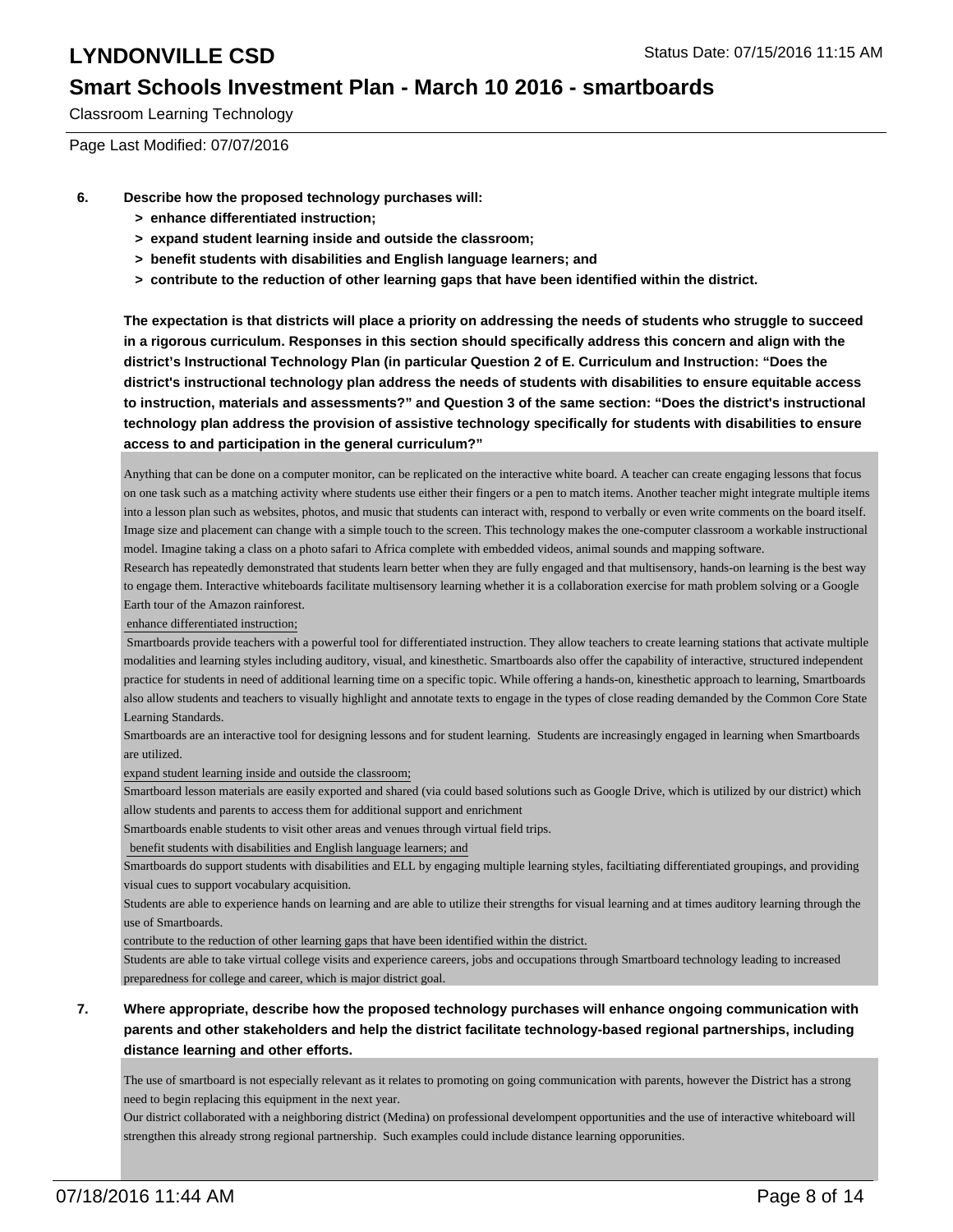#### **Smart Schools Investment Plan - March 10 2016 - smartboards**

Classroom Learning Technology

Page Last Modified: 07/07/2016

**8. Describe the district's plan to provide professional development to ensure that administrators, teachers and staff can employ the technology purchased to enhance instruction successfully.**

**Note: This response should be aligned and expanded upon in accordance with your district's response to Question 1 of F. Professional Development of your Instructional Technology Plan: "Please provide a summary of professional development offered to teachers and staff, for the time period covered by this plan, to support technology to enhance teaching and learning. Please include topics, audience and method of delivery within your summary."**

The District has professional development opportunities embedded in the teacher work day, including several Superintendent conference days and early release days. All teachers who are provided with the new interactive whiteboards will be assured to have high quality professional development from BOCES technicians, as well as teachers who are proficienct in the use of this technology.

Professional development topics have included and will include the basic of how to use the new interactive whiteboards, how to promote active student learning strategies with the whiteboard, and how the interactive whiteboards can be used to support high quality instruction.

- **9. Districts must contact the SUNY/CUNY teacher preparation program that supplies the largest number of the district's new teachers to request advice on innovative uses and best practices at the intersection of pedagogy and educational technology.**
	- $\boxtimes$  By checking this box, you certify that you have contacted the SUNY/CUNY teacher preparation program that supplies the largest number of your new teachers to request advice on these issues.
	- **9a. Please enter the name of the SUNY or CUNY Institution that you contacted.**

(No Response)

**9b. Enter the primary Institution phone number.**

(No Response)

**9c. Enter the name of the contact person with whom you consulted and/or will be collaborating with on innovative uses of technology and best practices.**

(No Response)

**10. A district whose Smart Schools Investment Plan proposes the purchase of technology devices and other hardware must account for nonpublic schools in the district.**

#### **Are there nonpublic schools within your school district?**

 $\Box$  Yes **☑** No

**11. Nonpublic Classroom Technology Loan Calculator**

**The Smart Schools Bond Act provides that any Classroom Learning Technology purchases made using Smart Schools funds shall be lent, upon request, to nonpublic schools in the district. However, no school district shall be required to loan technology in amounts greater than the total obtained and spent on technology pursuant to the Smart Schools Bond Act and the value of such loan may not exceed the total of \$250 multiplied by the nonpublic school enrollment in the base year at the time of enactment.**

**See:**

**http://www.p12.nysed.gov/mgtserv/smart\_schools/docs/Smart\_Schools\_Bond\_Act\_Guidance\_04.27.15\_Final.pdf.**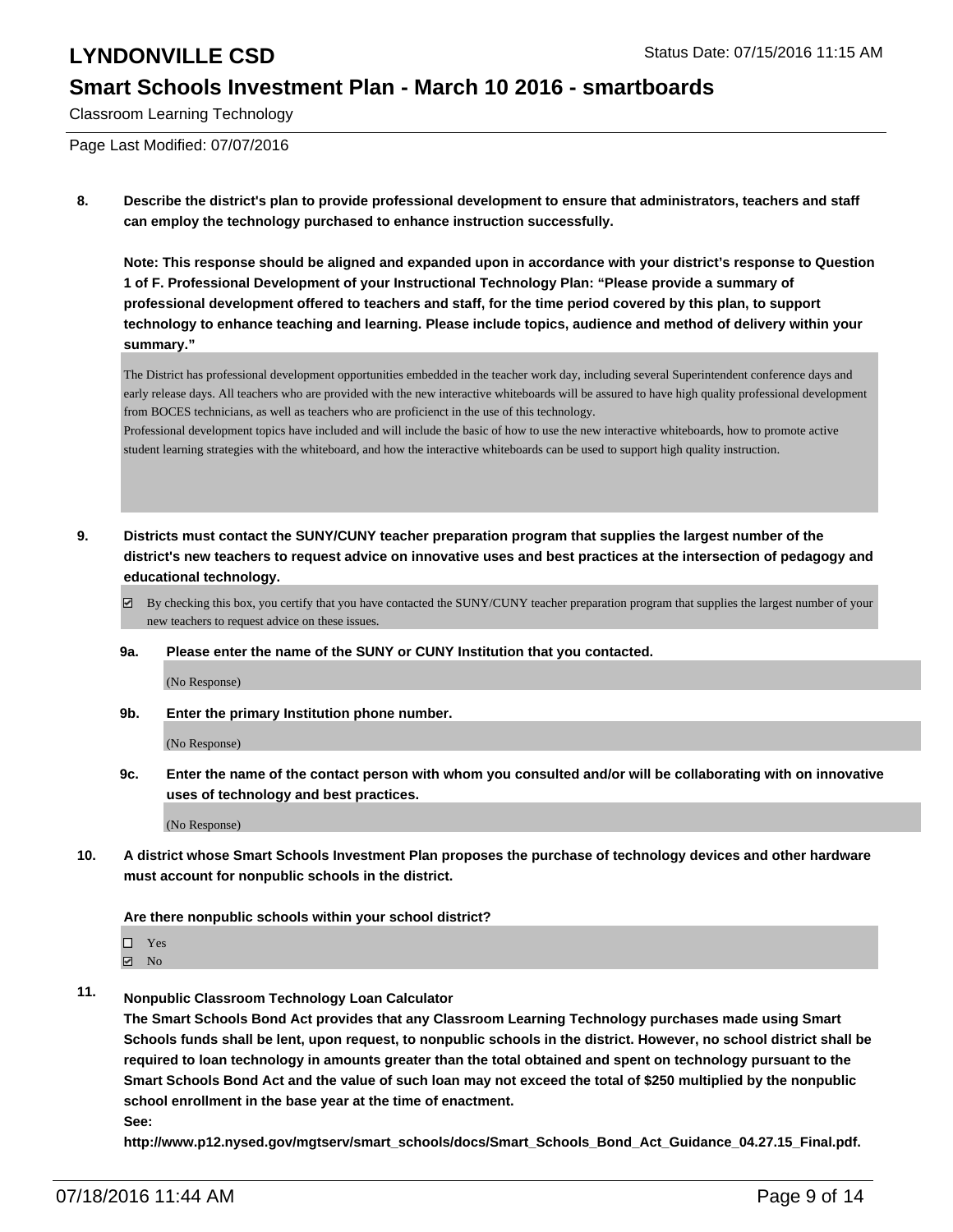#### **Smart Schools Investment Plan - March 10 2016 - smartboards**

Classroom Learning Technology

Page Last Modified: 07/07/2016

|                                     | 1. Classroom<br>Technology<br>Sub-allocation | 2. Public<br>Enrollment<br>$(2014 - 15)$ | 3. Nonpublic<br><b>Enrollment</b><br>(2014-15) | l 4. Sum of<br>Public and<br>Nonpublic<br><b>Enrollment</b>                                   | 15. Total Per<br>Pupil Sub-<br>Iallocation | 6. Total<br>Nonpublic Loan  <br>Amount |
|-------------------------------------|----------------------------------------------|------------------------------------------|------------------------------------------------|-----------------------------------------------------------------------------------------------|--------------------------------------------|----------------------------------------|
| Calculated Nonpublic Loan<br>Amount |                                              |                                          |                                                | (No Response)   (No Response)   (No Response)   (No Response)   (No Response)   (No Response) |                                            |                                        |

**12. To ensure the sustainability of technology purchases made with Smart Schools funds, districts must demonstrate a long-term plan to maintain and replace technology purchases supported by Smart Schools Bond Act funds. This sustainability plan shall demonstrate a district's capacity to support recurring costs of use that are ineligible for Smart Schools Bond Act funding such as device maintenance, technical support, Internet and wireless fees, maintenance of hotspots, staff professional development, building maintenance and the replacement of incidental items. Further, such a sustainability plan shall include a long-term plan for the replacement of purchased devices and equipment at the end of their useful life with other funding sources.**

 $\boxdot$  By checking this box, you certify that the district has a sustainability plan as described above.

**13. Districts must ensure that devices purchased with Smart Schools Bond funds will be distributed, prepared for use, maintained and supported appropriately. Districts must maintain detailed device inventories in accordance with generally accepted accounting principles.**

By checking this box, you certify that the district has a distribution and inventory management plan and system in place.

**14. If you are submitting an allocation for Classroom Learning Technology complete this table. Note that the calculated Total at the bottom of the table must equal the Total allocation for this category that you entered in the SSIP Overview overall budget.**

|                         | Sub-Allocation |
|-------------------------|----------------|
| Interactive Whiteboards | 165,000        |
| Computer Servers        | l 0            |
| Desktop Computers       | l 0            |
| Laptop Computers        | $\Omega$       |
| <b>Tablet Computers</b> | l 0            |
| <b>Other Costs</b>      | l 0            |
| Totals:                 | 165,000.00     |

| Select the allowable expenditure | Iltem to be Purchased               | Quantity | Cost per Item | <b>Total Cost</b> |
|----------------------------------|-------------------------------------|----------|---------------|-------------------|
| type.                            |                                     |          |               |                   |
| Repeat to add another item under |                                     |          |               |                   |
| each type.                       |                                     |          |               |                   |
| Interactive Whiteboards          | Clear Touch interactive whiteboards | 30       | 5,500         | 165,000           |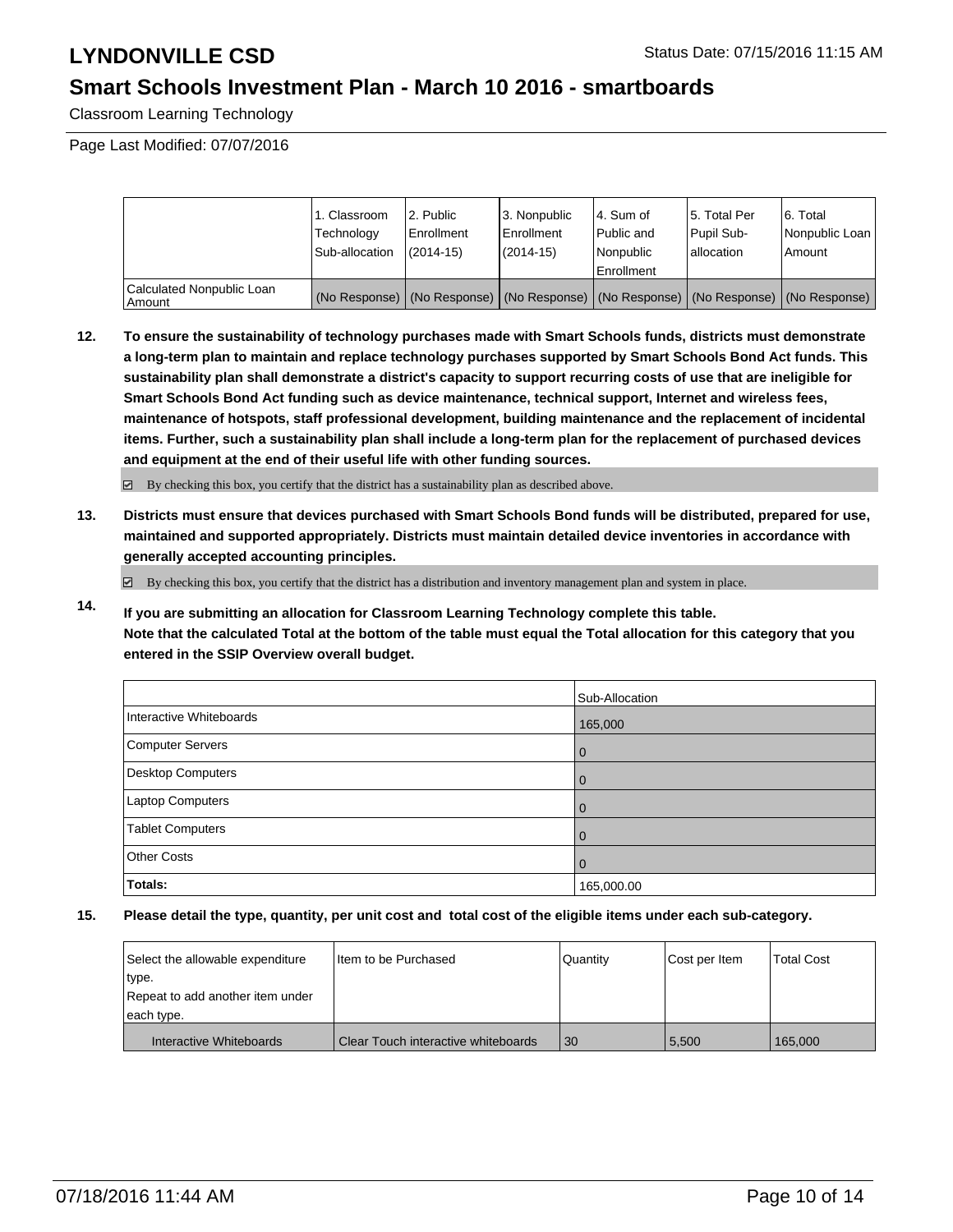#### **Smart Schools Investment Plan - March 10 2016 - smartboards**

Pre-Kindergarten Classrooms

Page Last Modified: 03/10/2016

**1. Provide information regarding how and where the district is currently serving pre-kindergarten students and justify the need for additional space with enrollment projections over 3 years.**

(No Response)

- **2. Describe the district's plan to construct, enhance or modernize education facilities to accommodate prekindergarten programs. Such plans must include:**
	- **Specific descriptions of what the district intends to do to each space;**
	- **An affirmation that pre-kindergarten classrooms will contain a minimum of 900 square feet per classroom;**
	- **The number of classrooms involved;**
	- **The approximate construction costs per classroom; and**
	- **Confirmation that the space is district-owned or has a long-term lease that exceeds the probable useful life of the improvements.**

(No Response)

**3. Smart Schools Bond Act funds may only be used for capital construction costs. Describe the type and amount of additional funds that will be required to support ineligible ongoing costs (e.g. instruction, supplies) associated with any additional pre-kindergarten classrooms that the district plans to add.**

(No Response)

**4. All plans and specifications for the erection, repair, enlargement or remodeling of school buildings in any public school district in the State must be reviewed and approved by the Commissioner. Districts that plan capital projects using their Smart Schools Bond Act funds will undergo a Preliminary Review Process by the Office of Facilities Planning.**

| Project Number |  |
|----------------|--|
| (No Response)  |  |

**5. If you have made an allocation for Pre-Kindergarten Classrooms, complete this table.**

**Note that the calculated Total at the bottom of the table must equal the Total allocation for this category that you entered in the SSIP Overview overall budget.**

|                                          | Sub-Allocation |
|------------------------------------------|----------------|
| Construct Pre-K Classrooms               | (No Response)  |
| Enhance/Modernize Educational Facilities | (No Response)  |
| <b>Other Costs</b>                       | (No Response)  |
| Totals:                                  |                |

| Select the allowable expenditure | litem to be purchased | Quantity      | Cost per Item | <b>Total Cost</b> |
|----------------------------------|-----------------------|---------------|---------------|-------------------|
| type.                            |                       |               |               |                   |
| Repeat to add another item under |                       |               |               |                   |
| each type.                       |                       |               |               |                   |
| (No Response)                    | (No Response)         | (No Response) | (No Response) | (No Response)     |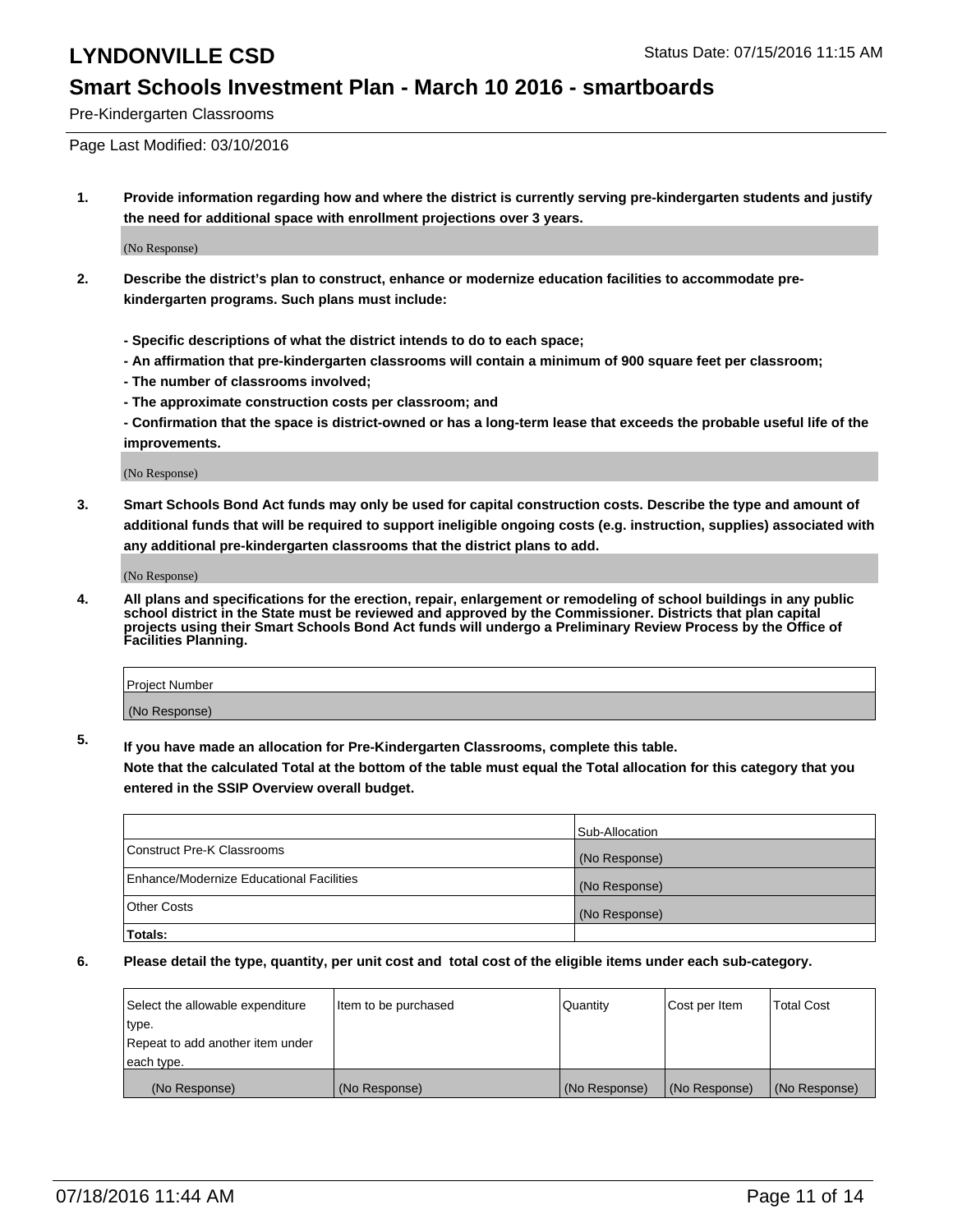#### **Smart Schools Investment Plan - March 10 2016 - smartboards**

Replace Transportable Classrooms

Page Last Modified: 11/16/2015

**1. Describe the district's plan to construct, enhance or modernize education facilities to provide high-quality instructional space by replacing transportable classrooms.**

(No Response)

**2. All plans and specifications for the erection, repair, enlargement or remodeling of school buildings in any public school district in the State must be reviewed and approved by the Commissioner. Districts that plan capital projects using their Smart Schools Bond Act funds will undergo a Preliminary Review Process by the Office of Facilities Planning.**

| Project Number |  |
|----------------|--|
| (No Response)  |  |

**3. For large projects that seek to blend Smart Schools Bond Act dollars with other funds, please note that Smart Schools Bond Act funds can be allocated on a pro rata basis depending on the number of new classrooms built that directly replace transportable classroom units.**

**If a district seeks to blend Smart Schools Bond Act dollars with other funds describe below what other funds are being used and what portion of the money will be Smart Schools Bond Act funds.**

(No Response)

**4. If you have made an allocation for Replace Transportable Classrooms, complete this table. Note that the calculated Total at the bottom of the table must equal the Total allocation for this category that you entered in the SSIP Overview overall budget.**

|                                                | Sub-Allocation |
|------------------------------------------------|----------------|
| Construct New Instructional Space              | (No Response)  |
| Enhance/Modernize Existing Instructional Space | (No Response)  |
| Other Costs                                    | (No Response)  |
| Totals:                                        |                |

| Select the allowable expenditure | Item to be purchased | Quantity      | Cost per Item | <b>Total Cost</b> |
|----------------------------------|----------------------|---------------|---------------|-------------------|
| type.                            |                      |               |               |                   |
| Repeat to add another item under |                      |               |               |                   |
| each type.                       |                      |               |               |                   |
| (No Response)                    | (No Response)        | (No Response) | (No Response) | (No Response)     |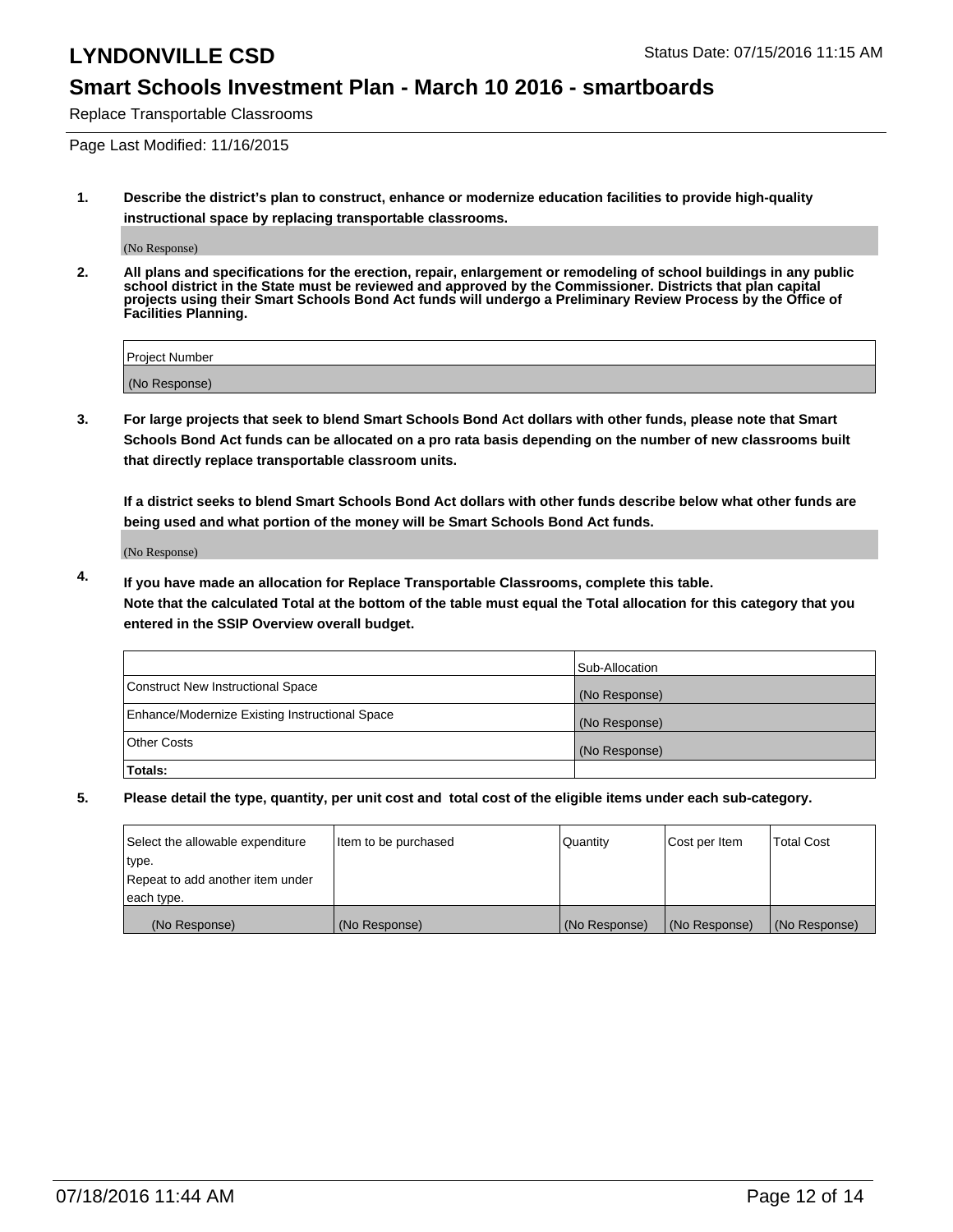#### **Smart Schools Investment Plan - March 10 2016 - smartboards**

High-Tech Security Features

Page Last Modified: 03/10/2016

**1. Describe how you intend to use Smart Schools Bond Act funds to install high-tech security features in school buildings and on school campuses.**

(No Response)

**2. All plans and specifications for the erection, repair, enlargement or remodeling of school buildings in any public school district in the State must be reviewed and approved by the Commissioner. Districts that plan capital projects using their Smart Schools Bond Act funds will undergo a Preliminary Review Process by the Office of Facilities Planning.** 

| <b>Project Number</b> |  |
|-----------------------|--|
| (No Response)         |  |

**3. Was your project deemed eligible for streamlined Review?**

Yes  $\blacksquare$  No

**4. Include the name and license number of the architect or engineer of record.**

| Name          | License Number |
|---------------|----------------|
| (No Response) | (No Response)  |

**5. If you have made an allocation for High-Tech Security Features, complete this table.**

**Note that the calculated Total at the bottom of the table must equal the Total allocation for this category that you entered in the SSIP Overview overall budget.**

|                                                      | Sub-Allocation |
|------------------------------------------------------|----------------|
| Capital-Intensive Security Project (Standard Review) | (No Response)  |
| <b>Electronic Security System</b>                    | (No Response)  |
| <b>Entry Control System</b>                          | (No Response)  |
| Approved Door Hardening Project                      | (No Response)  |
| <b>Other Costs</b>                                   | (No Response)  |
| Totals:                                              |                |

| Select the allowable expenditure | litem to be purchased | Quantity      | Cost per Item | <b>Total Cost</b> |
|----------------------------------|-----------------------|---------------|---------------|-------------------|
| type.                            |                       |               |               |                   |
| Repeat to add another item under |                       |               |               |                   |
| each type.                       |                       |               |               |                   |
| (No Response)                    | (No Response)         | (No Response) | (No Response) | (No Response)     |